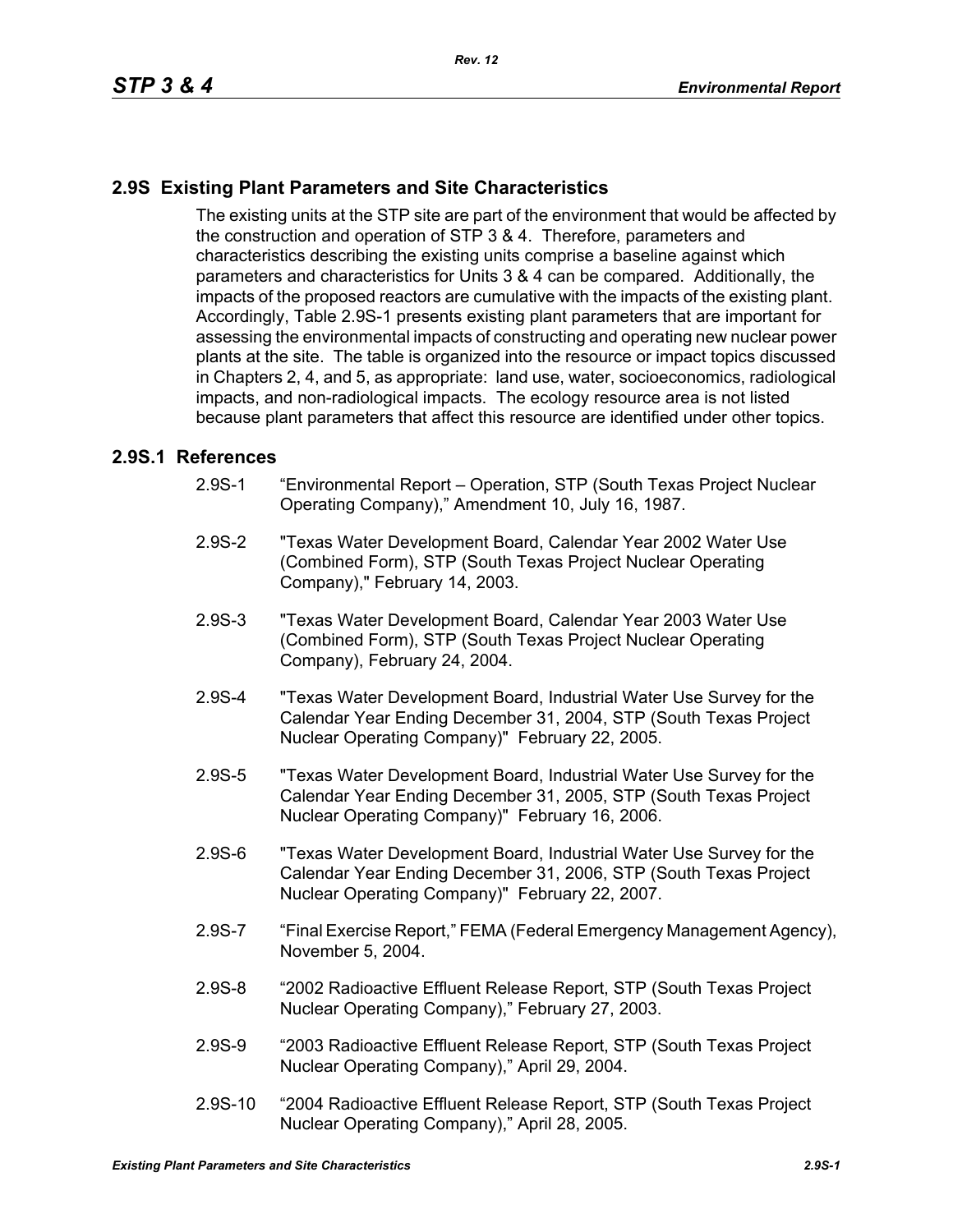- 2.9S-11 "2005 Radioactive Effluent Release Report, STP (South Texas Project Nuclear Operating Company)," April 27, 2006.
- 2.9S-12 "2006 Radioactive Effluent Release Report, STP (South Texas Project Nuclear Operating Company)," April 30, 2007.
- 2.9S-13 "Radiation Exposure Information and Reporting System (REIRS) for Radiation Workers," NRC (Nuclear Regulatory Commission) http://www.reirs.com/, accessed April 18, 2007.
- 2.9S-14 "Emissions Inventory Data (NOC-TX-06012964), STP (South Texas Nuclear Operating Company) 2006," March 29, 2007.
- 2.9S-15 "Texas Water Development Board, Calendar Year 2001 Water Use (Combined Form), STP (South Texas Project Nuclear Operating Company)," February 20, 2002.
- 2.9S-16 "Texas Commission on Environmental Quality, TCEQ Annual Water Use Reports – 2004, South Texas Project Electric Generating Station," February 23, 2005.
- 2.9S-17 "Texas Commission on Environmental Quality, TCEQ Annual Water Use Reports – 2005, South Texas Project Electric Generating Station," February 22, 2006.
- 2.9S-18 "Texas Commission on Environmental Quality, TCEQ/TWDB Annual Water Use Reports – 2006, South Texas Project Electric Generating Station," February 22, 2007.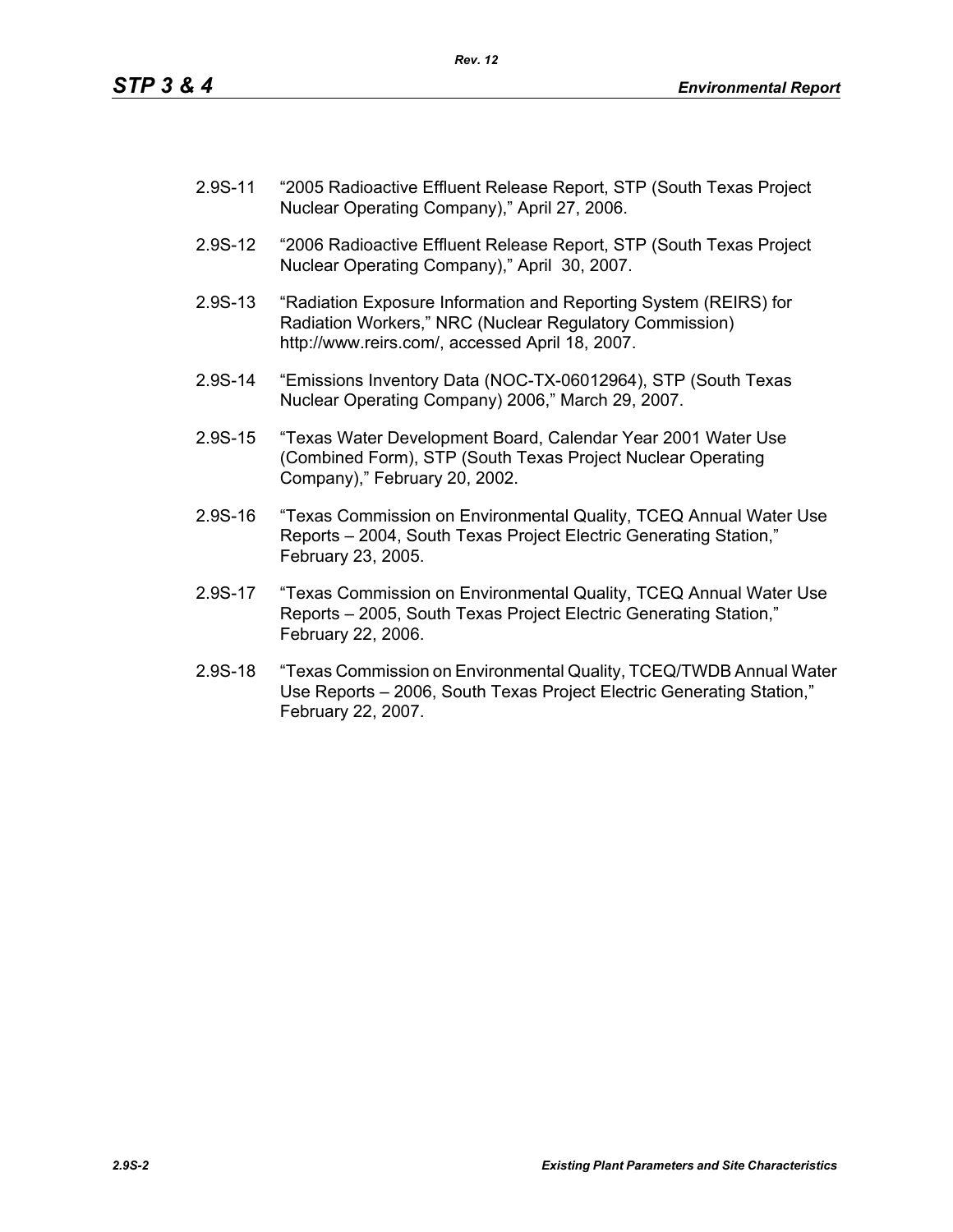| <b>Parameter</b>                                                | <b>Quantity and Units</b>                                                                                                                                                                           | <b>Explanation/Source</b>                  |  |  |
|-----------------------------------------------------------------|-----------------------------------------------------------------------------------------------------------------------------------------------------------------------------------------------------|--------------------------------------------|--|--|
| <b>Land Use</b>                                                 |                                                                                                                                                                                                     |                                            |  |  |
| Developed acreage                                               | 12,220 acres total site; Plant facilities<br>occupy approximately 65 acres; main<br>cooling reservoir occupies 7,000<br>acres, and approximately 1,700 acres<br>remain as a lowland natural habitat | Source: Reference 2.9S-1                   |  |  |
| <b>Exclusion Area</b><br>Boundary                               | Oval 1,430 meters from the centerline<br>of each reactor containment building                                                                                                                       | Source: Reference 2.9S-1                   |  |  |
| Low Population Zone<br>Boundary                                 | 3 miles radius from Exclusion Area<br><b>Boundary Centroid</b>                                                                                                                                      | Source: Reference 2.9S-1                   |  |  |
| <b>Water</b>                                                    |                                                                                                                                                                                                     |                                            |  |  |
| River water<br>consumptive use                                  | 37,100 acre-ft/year (3-year average<br>[calendar years 2004-2006] listed due<br>to recent Units power up-rates)                                                                                     | Source: Reference 2.9-2S-16 to 2.9S-<br>18 |  |  |
| Groundwater<br>withdrawal                                       | 1,300 acre-ft/year (6-year approximate<br>average [calendar years 2001-2006])                                                                                                                       | Source: Reference 2.9S-2 to 2.9S-6         |  |  |
| <b>Socioeconomics</b>                                           |                                                                                                                                                                                                     |                                            |  |  |
| Permanent plant<br>workforce<br>(Approximate 5-year<br>average) | Average = $1300$                                                                                                                                                                                    | Source: Estimate                           |  |  |
| Outage workforce<br>(Approximate 5-year<br>average)             | Average = $400$                                                                                                                                                                                     | Source: Estimate                           |  |  |
| Population within 10<br>miles                                   | 2875 people (decrease from 1990<br>census)                                                                                                                                                          | Source: Reference 2.9S-7                   |  |  |
| Population within 50<br>miles                                   | 257,252                                                                                                                                                                                             | Source: Reference 2.9S-7                   |  |  |
| <b>Radiological Impacts</b>                                     |                                                                                                                                                                                                     |                                            |  |  |
| Airborne emissions<br>(curies/yr)                               | Fission/Activation<br>Products - 234.5 (5-year average)                                                                                                                                             | Source:: Reference 2.9S-8 to 2.9S-12       |  |  |
|                                                                 | Radioiodines - 0.00032 (5-year<br>average)<br>Particulates - 0.00183 (5-year<br>average)<br>Tritium - 144.8 (5-year average)                                                                        |                                            |  |  |

|  | Table 2.9S-1   Plant Parameters and Site Characteristics for STP 1 & 2 |  |  |
|--|------------------------------------------------------------------------|--|--|
|--|------------------------------------------------------------------------|--|--|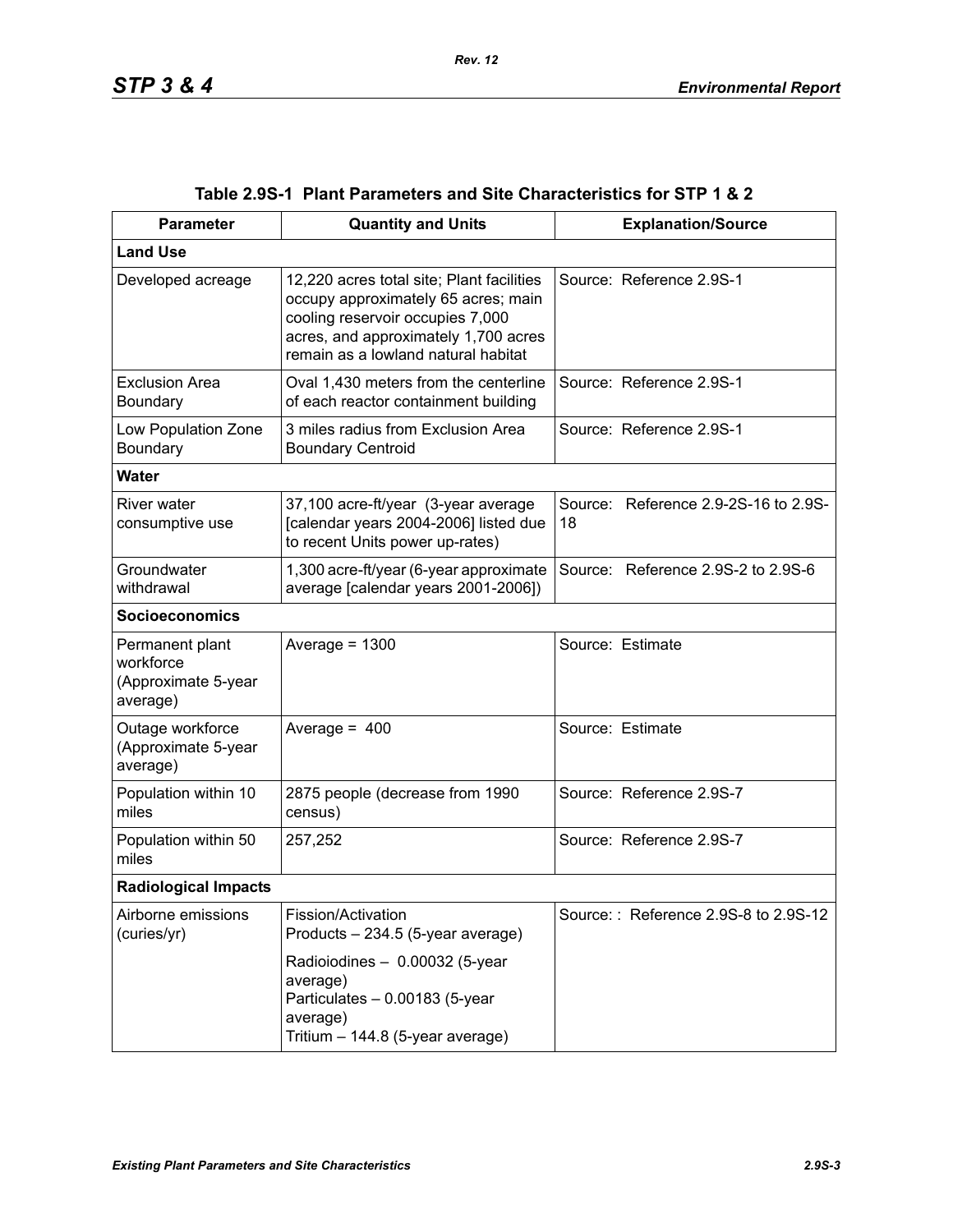| <b>Parameter</b>                          | <b>Quantity and Units</b>                                                                                                                                                              | <b>Explanation/Source</b>            |
|-------------------------------------------|----------------------------------------------------------------------------------------------------------------------------------------------------------------------------------------|--------------------------------------|
| Liquid discharges<br>(curies/yr)          | Fission/Activation<br>Products - 0.091 (5-year average)<br>Tritium - 2035 (5-year average)<br>Dissolved/Entrained<br>Gases - 1.82 (5-year average)<br>Gross Alpha - 0 (5-year average) | Source:: Reference 2.9S-8 to 2.9S-12 |
| Liquid pathway<br>collective dose (mrem)  | Unit $1 - 1.31$ (5-year average)<br>Unit $2 - 1.28$ (5-year average)                                                                                                                   | Source:: Reference 2.9S-8 to 2.9S-12 |
| Solid radiological<br>waste volume        | 527 m3/yr (5-year average)                                                                                                                                                             | Source:: Reference 2.9S-8 to 2.9S-12 |
| Solid radiological<br>waste radioactivity | 464.8 curies/yr (5-year average)                                                                                                                                                       | Source:: Reference 2.9S-8 to 2.9S-12 |
| Worker collective dose                    | YearDose                                                                                                                                                                               | Source: Reference 2.9S-13            |
|                                           | $2002 - 329.1$ rem                                                                                                                                                                     |                                      |
|                                           | $2003 - 143.5$ rem                                                                                                                                                                     |                                      |
|                                           | 2004 - 119.8 rem                                                                                                                                                                       |                                      |
|                                           | $2005 - 247.7$ rem                                                                                                                                                                     |                                      |
|                                           | 2006 - 150.3 rem                                                                                                                                                                       |                                      |
|                                           | Average 198 rem/year                                                                                                                                                                   |                                      |
| <b>Nonradiological Impacts</b>            |                                                                                                                                                                                        |                                      |
| Air emissions                             | Tons per year of criteria pollutants<br>(2006)<br>$NOx = 43$ tons/year<br>$SO2 = 0.75$ tons/year<br>$PM10 = 0.96$ tons/year<br>$PM2.5 = 0.96$ tons/year<br>$CO = 11.5$ tons/year       | Source: Reference 2.9S-14            |
| <b>Noise</b>                              | Not Measured                                                                                                                                                                           | Not applicable                       |
| <b>Building height</b>                    | Containment dome: 203 feet above<br>grade<br>Primary Met tower: 197 feet above<br>grade                                                                                                | Source: Reference 2.9S-1             |

## **Table 2.9S-1 Plant Parameters and Site Characteristics for STP 1 & 2 (Continued)**